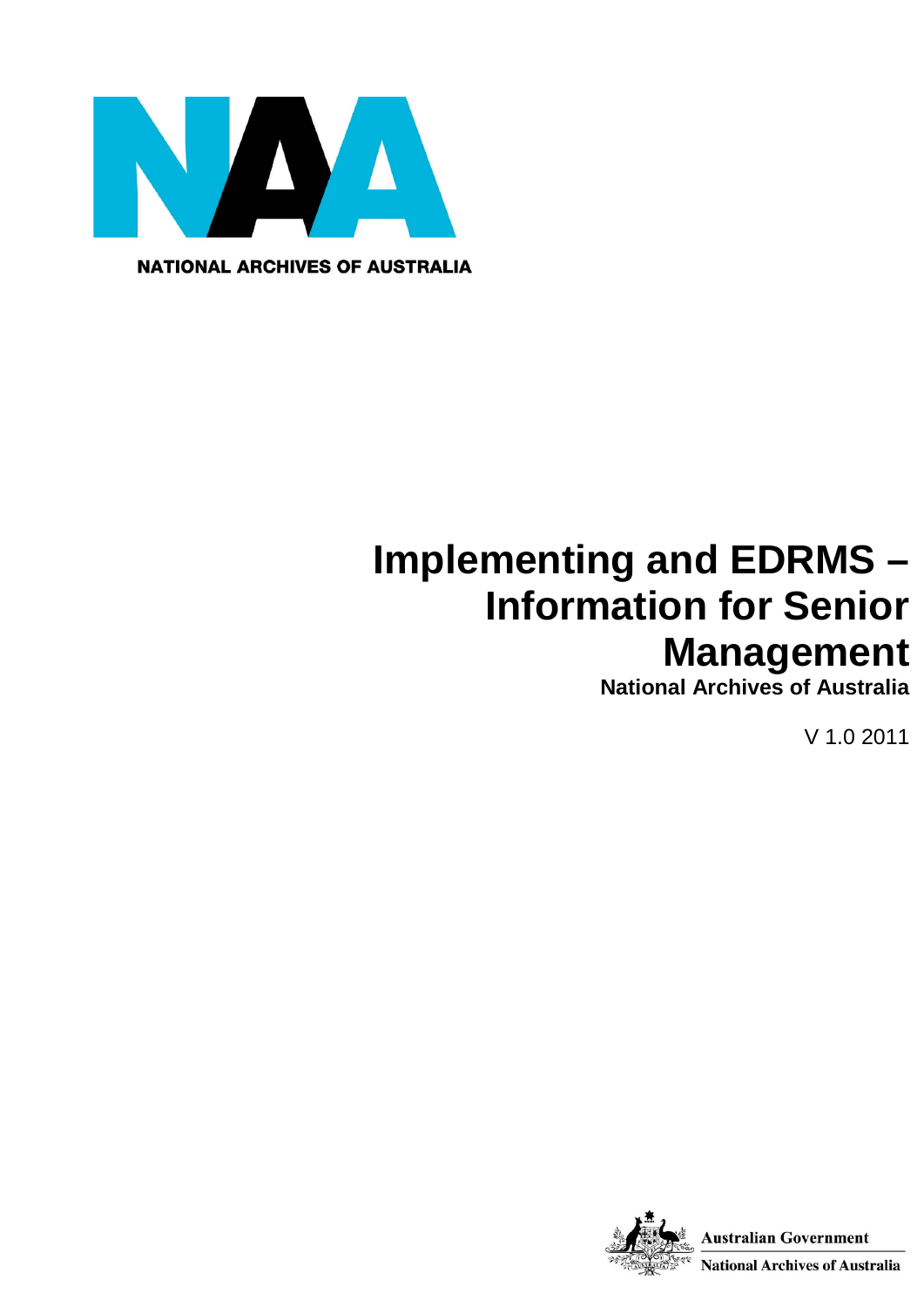© Commonwealth of Australia 2011

This work is copyright. Apart from any use as permitted under the *Copyright Act 1968*, no part may be reproduced by any process without prior written permission from the National Archives of Australia.

Requests and inquiries concerning reproduction and rights should be directed to the Government Information Management branch, National Archives of Australia, PO Box 7425, Canberra Mail Centre ACT 2610, Australia.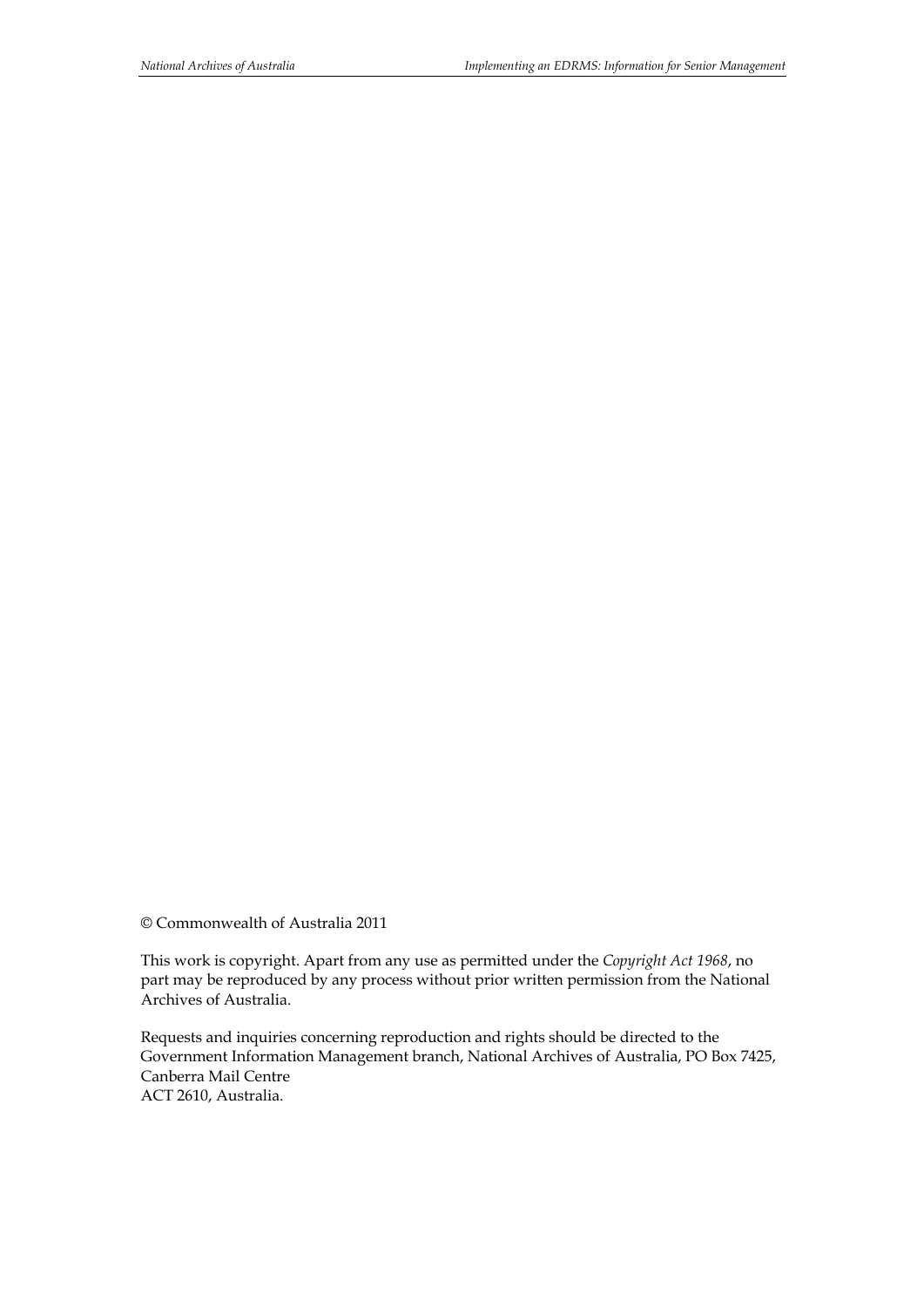### WHAT IS AN ELECTRONIC DOCUMENT AND RECORDS MANAGEMENT SYSTEM?

An electronic document and records management system (EDRMS) is a software application that manages digital information such as email, word-processed documents, spreadsheets, images and scanned documents. An EDRMS can also control paper records and physical objects.

An EDRMS enables desktop access to information across an organisation and provides the security, access, version control and audit functionality required for better practice information management. An EDRMS can also deliver automated business processes, such as workflows and approvals.

#### WHY CONSIDER IMPLEMENTING AN EDRMS?

Rapid growth in digital information requires smarter information management. Australian Government agencies are using EDRMS to:

- move from paper to digital records management
- manage email more effectively as corporate records
- reduce or eliminate use of shared and network drives
- provide robust back-end records management functionality to support collaborative work systems.

## WHAT ARE THE BENEFITS OF AN EDRMS?

#### **1 Increase business efficiency through:**

- simultaneous desktop access to digital information by multiple users at different locations
- possible integration with other business systems (for example, case management, finance and HR systems) and collaborative workspaces
- more accurate and faster retrieval of information
- improved information sharing across work group and system boundaries
- streamlined work practices and business processes
- reduced duplication
- more consistent naming or titling of records, allowing easier access
- reduced physical storage costs by digitising and capturing paper records, which can then be destroyed subject to appropriate authorisation.